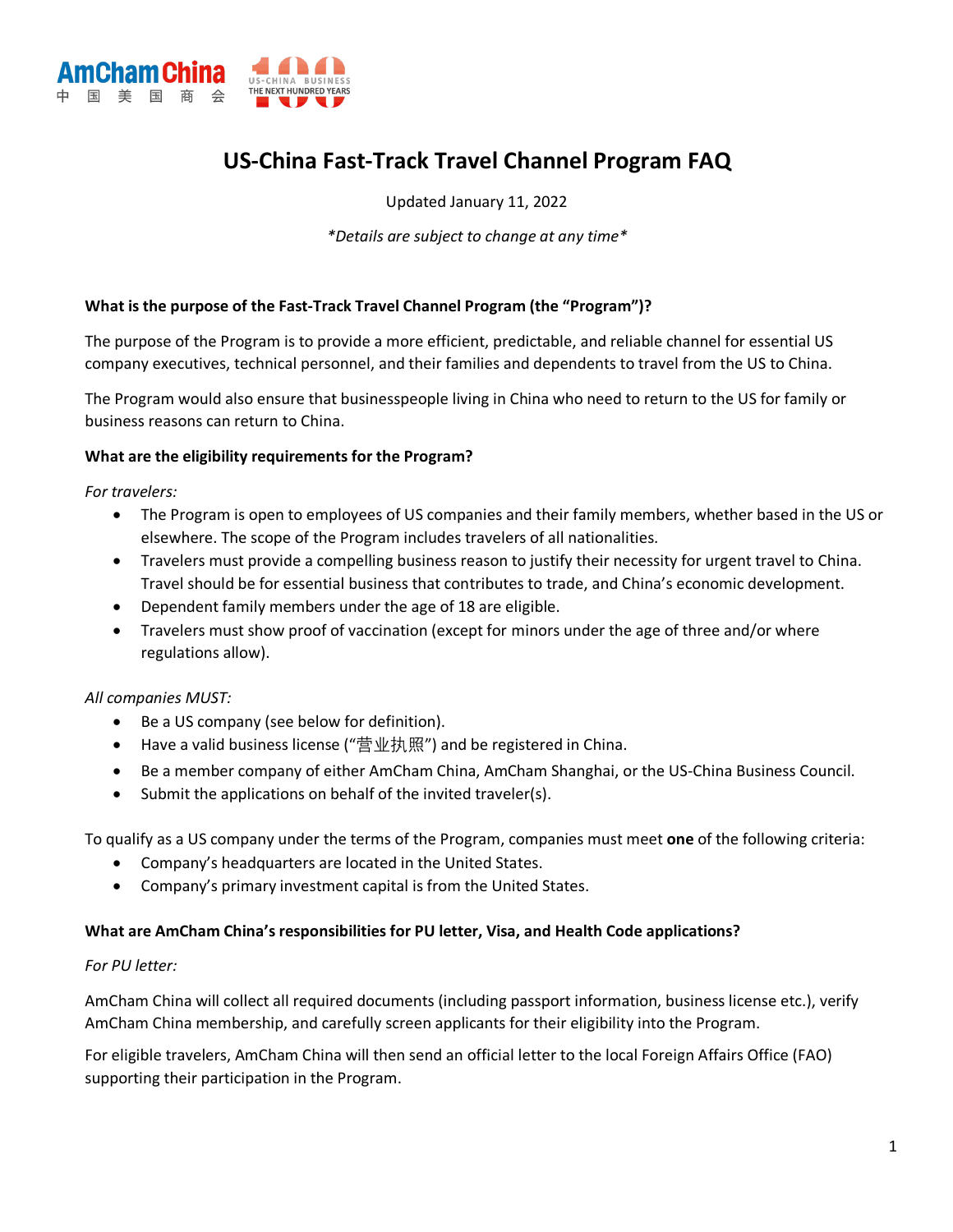

## *For Visa:*

Using the PU letter, travelers will need to independently apply for their visa in accordance with China's immigration requirements. AmCham China is unable to play any role in this step.

# *For Health Code:*

When traveling to China, travelers must comply with China's entry requirements and quarantine rules, which includes vaccination and testing. Travelers should check regularly on their local Chinese Embassy or Consulate website for the latest travel and quarantine requirements. Part of the process includes submitting negative test results prior to travel in order to receive a green health code issued by the local Chinese Embassy or Consulate. China's Ministry of Foreign Affairs (MOFA) has assured us that travelers in our Program should not experience issues related to the issuance of a green health code.

# **What is a PU letter?**

A PU letter is an invitation letter issued by the relevant FAO for travelers and their dependents to support their visa application. The requirements for a PU letter may vary in different local district FAOs.

# **What are the benefits of the Program compared to regular PU letter process?**

Under our fast-track process, AmCham China will provide a cover letter to provincial/municipal FAOs to expedite the PU letter issuance process and to enhance the chances of approval. Under the Program, companies will be instructed by AmCham China to submit their information directly to the provincial/municipal FAOs (bypassing the district FAOs), reducing PU letter issuance time to between five (5) and ten (10) business days, down from the current processing time of up to two months.

## **Is quarantine covered under the Program?**

No. Travelers are required to adhere to China's entry and health requirements. These requirements could change as conditions warrant. Quarantine hotels are designated by local authorities and travelers under the Program will not receive any special treatment with regards to quarantine.

## **What qualifies as a "necessity for urgent travel" to China?**

The Chinese government has stressed that there are still strict COVID-19 travel restrictions in place and that people should only travel if they have an "urgent need" to do so. Applicants for PU letters must provide a detailed explanation to demonstrate their urgency and necessity to travel to China, as it relates to their company's business impact and their role therein. The provincial/municipal FAO will make the final determination on whether the applicant meets this criterion.

## **Can family members be included on the PU letter application?**

Yes. Family members are restricted to the main applicant's spouse and children under 18 years old. The Beijing FAO has informed us that they will not allow any exceptions to this rule.

## **Do family members all need to travel on the same flight?**

No. Family members travelling separately can still apply together on a single application for a PU letter.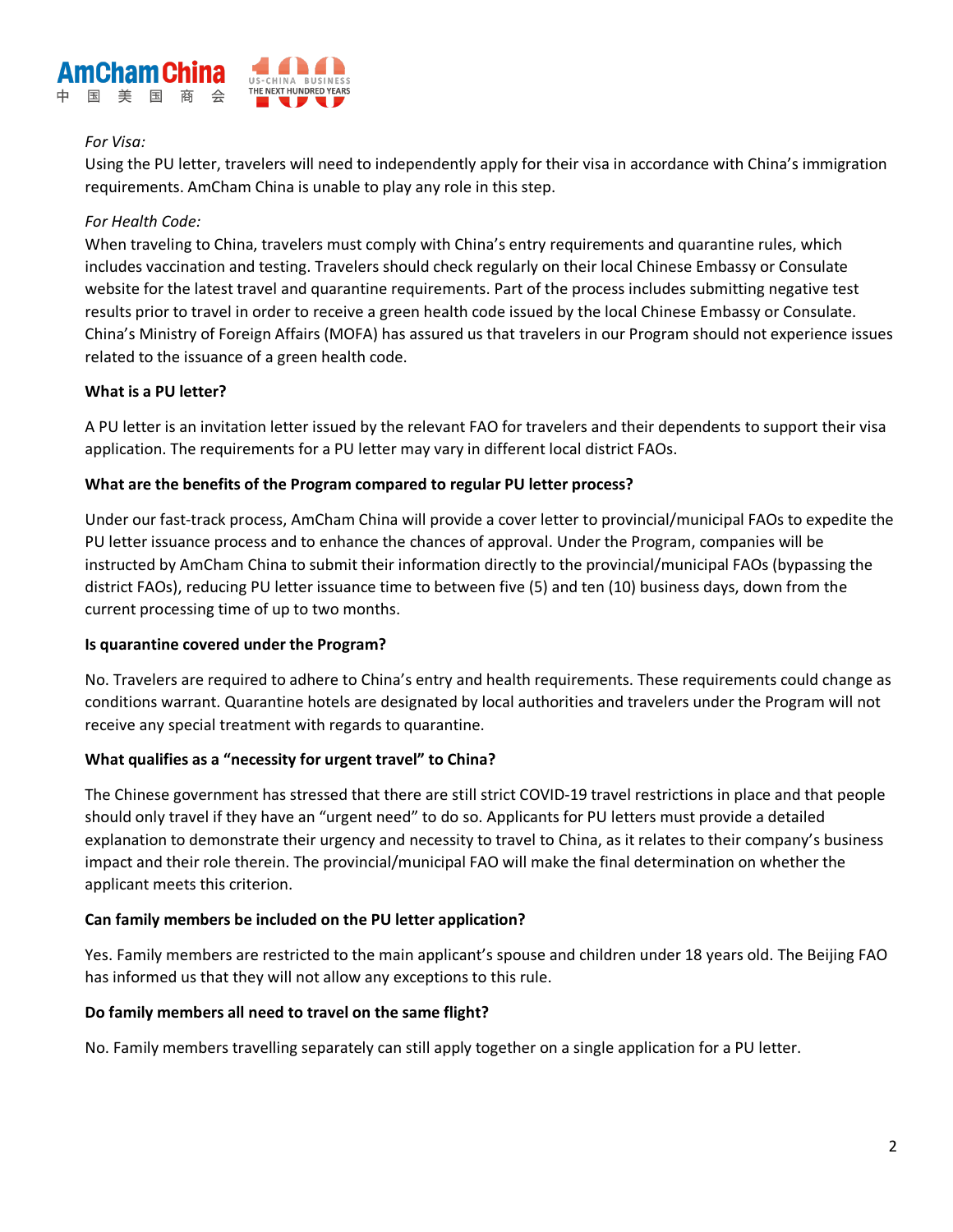

## **What types of visas will be issued under the Program?**

There are three types of eligible visas that can be issued under the Program: Z (work), M (business), and S1 (family dependent).

#### **What happens if the information contained in the application has changed after submission?**

If the information provided is incorrect or has changed after submission, the company will need to resubmit the application. The applicant should notify AmCham China of any changes immediately.

## **What are the costs for participating in the Program?**

The administrative fee for each PU letter application is RMB 7,000. This fee, which is non-refundable and is in line with market costs for similar services, will enable AmCham China to pay for the resources necessary to create and maintain the Program. Each PU letter application refers to each family submission, so if an employee applies together with his or her spouse and family dependent members, the cost for the entire family will still be RMB 7,000.

## **Can I apply for a PU letter in Beijing or in another province or region?**

Yes. The Program covers all of mainland China.

## **After submitting the application material, how long will it take to receive approval (or not)?**

AmCham China will submit applications in batches to the local FAOs, as per their request. The timing for submissions is subject to the volume of applications and the travel dates of the applicants.

## **Can companies use the regular channel to apply for PU letters?**

Yes. The regular application channel for PU letter is still available to companies, depending on the current regulations of the location. If you are not enrolled in the Program, you will need to apply at the district level for a PU letter; this process could take up to two months and could be subject to additional restrictions as per the local FAO.

#### **Can travelers reapply for a PU letter if they have previously been refused?**

Yes. However, there is no guarantee for approval. The final decision on PU letters rests with the local FAOs.

#### **Do I need to include a copy of my AmCham China PU cover letter for my visa and health code application?**

This is not a Chinese government requirement, but we recommend that you include your cover letter from AmCham China with your visa application and health code submission to show that you are officially in the Program.

# **If I have a valid Chinese Foreigner's Residence Permit (外国人居留许可) and do not need a PU letter, how can I benefit from joining the Program?**

If you are currently in China and already have valid documents to re-enter China, AmCham China will issue eligible members a cover letter to assist with the issuance of their green health code. This letter will confirm that you are part of the Program and will be issued by AmCham China free of charge. MOFA has assured us that travelers in our Program should not experience issues related to the issuance of a green health code.